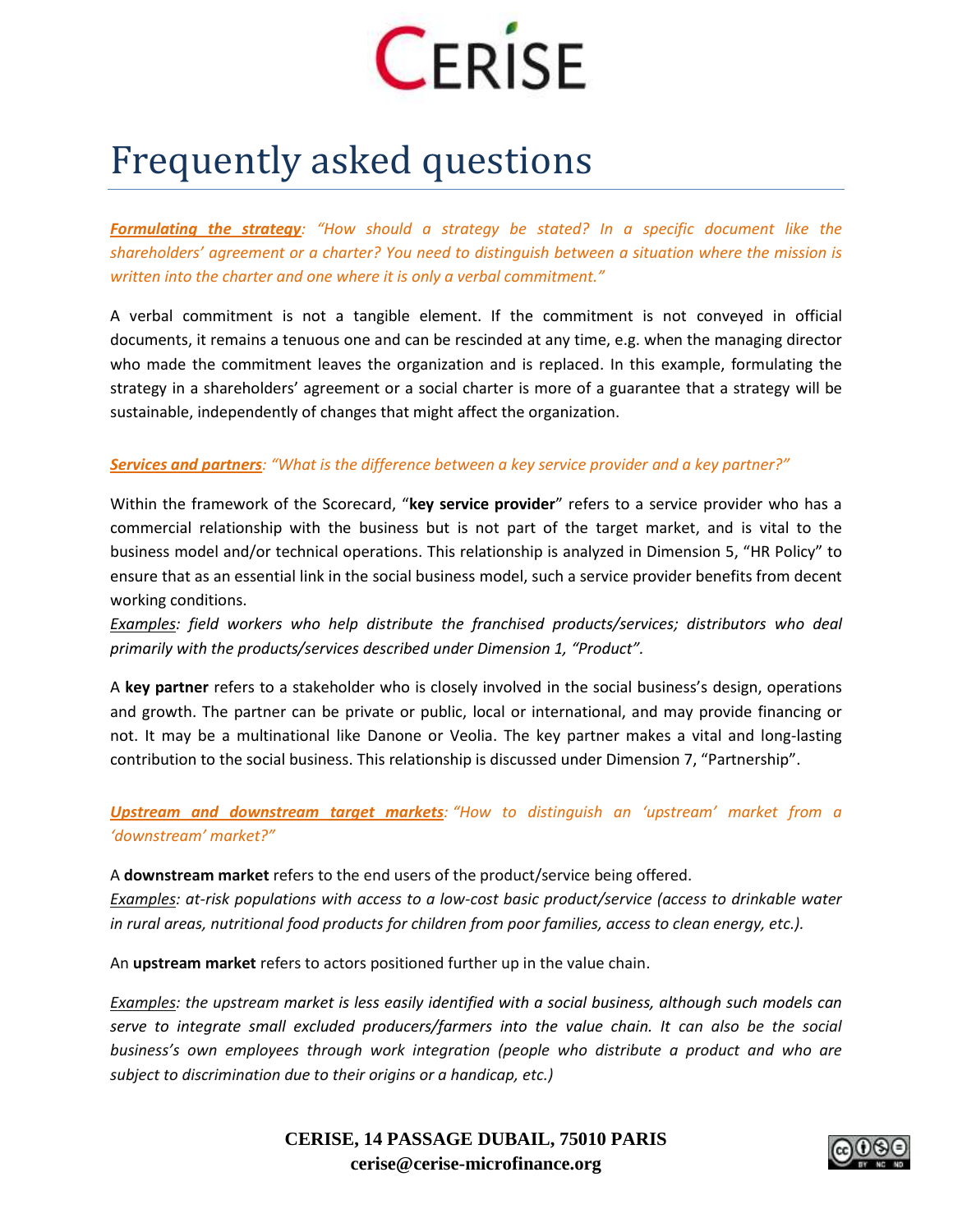

*Continuous improvement: "Can you provide examples of how the views of upstream beneficiaries are taken into consideration in the development of products/services?" (Practice 3a2)*

Examples:

- In the case of Philéol in Madagascar, the price of each type of cereal was set in agreement with the producers.
- In the case of Guanomad, also in Madagascar, the price of guano is negotiated with the collectors, and the conditions for accessing and protecting the caves are defined in agreement with the districts where the caves are located.
- When it changed its legal status, one organization (of which upstream beneficiaries are also shareholders) anticipated the worries of its beneficiaries, consulting with them and organizing information sessions on the consequences of the change.
- The views of the people who assemble and distribute an energy-efficient/improved cookstove were taken into account before any changes to the line of products were made. An iterative process was used to integrate the views of these upstream beneficiaries into the new design, and the beneficiaries received training in the new assembly methods.

*Statutory social benefits: "Should it be considered that these benefits are provided directly by the organization?" (Practice 4b1)*

No. On the other hand, here you must take into account the benefits provided by the organization to make up for what the State does not cover.

*Example: Certain benefits are covered by the national health insurance funds, such as disability coverage or retirement pensions. These benefits are not assessed on the Scorecard, whereas setting up a supplementary retirement scheme within the organization is. In other cases, companies have increased the salaries of their employees, after concluding from surveys of household budgets that the minimum wage does not cover the monthly needs of an average family (housing, food, health, clothing).* 

*Wage analysis: "Practice 4b1 mentions 'a decent wage is paid'. Are they talking about the average, median or lowest wage?"*

The point here is to take into account the organization's lowest wages more particularly, i.e. the wages most likely to be under the minimum income or insufficient to cover the basic needs of a family.

*Communication strategy: "It is not easy to understand the link between setting up a communication strategy and achieving the social goals, or to what extent the practices are responsible." (Practice 7c1)*

The idea here is to ensure that there is no green- or social-washing in the partnership: communication is transparent between the partners and is based on concrete actions without being overvalued.



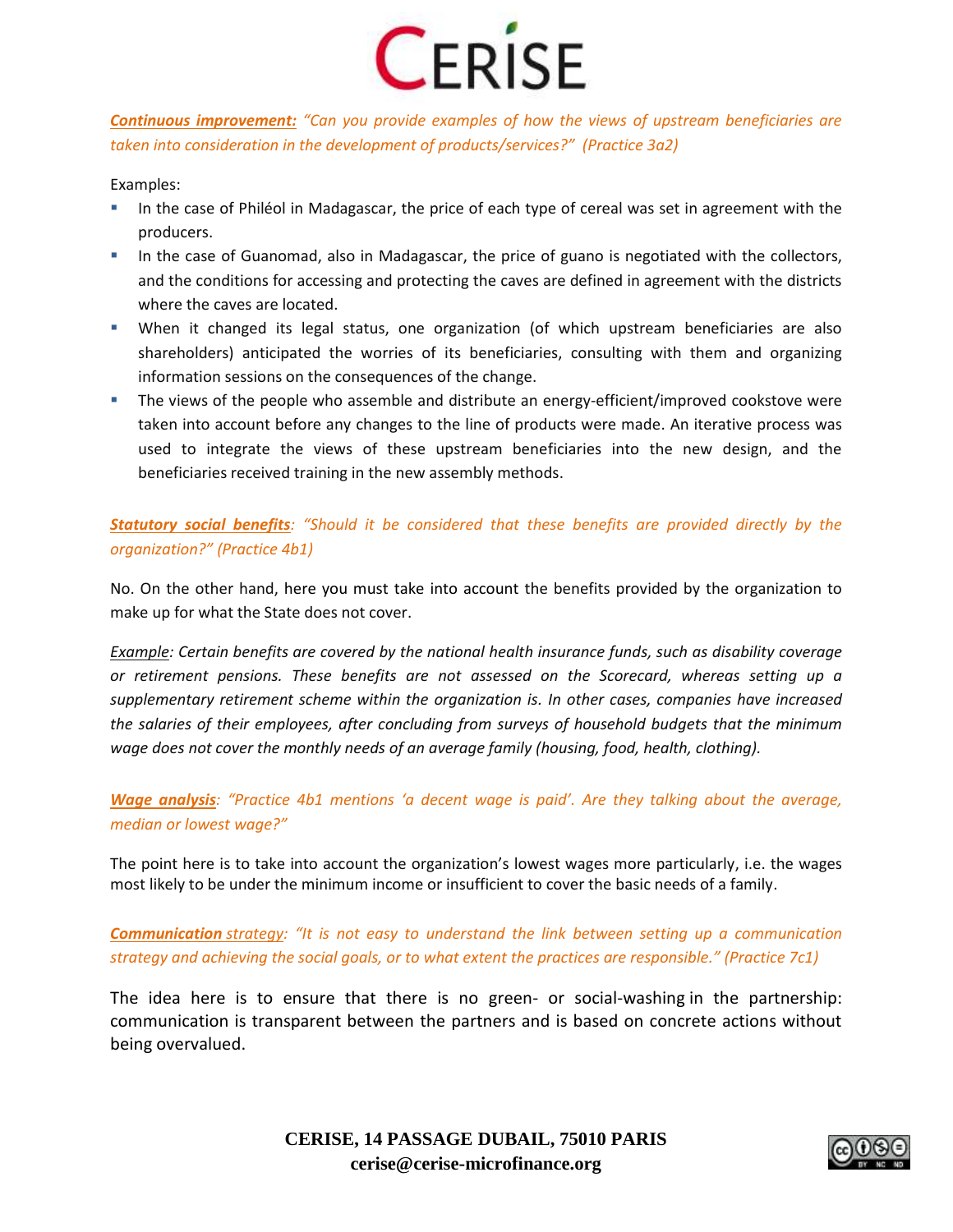

## *Tax evasion: "How to verify that the organization's funding sources do not come from tax evasion? Where can this information be found?"*

It is possible to do some research to follow up on suspicions of fraud or other dishonest dealings, using these steps:

- $\blacksquare$  Identification of the actual shareholders
- **Discussions with the entrepreneurs to understand the source of the funds, and further informal** research on the reputations of these entrepreneurs by consulting with banks or with other entrepreneurs in the network who know them, for example. Since business networks in some of the countries of operation are fairly limited, it is possible to obtain useful information in this way.
- For natural persons, Google searches can be used (e.g. by typing in the name and key words like "fraud" or "money laundering"), also to verify that these people do not appear on any sanctions lists or anti-terrorist lists:

<http://www.un.org/sc/committees/1267/pdf/AQList.pdf> [http://www.un.org/french/sc/committees/1737/pdf/ConsolidatedList\\_fr.pdf](http://www.un.org/french/sc/committees/1737/pdf/ConsolidatedList_fr.pdf) <http://www.un.org/sc/committees/1988/pdf/1988List.pdf> [http://eeas.europa.eu/cfsp/sanctions/consol-list/index\\_en.htm](http://eeas.europa.eu/cfsp/sanctions/consol-list/index_en.htm) [http://www.tresor.economie.gouv.fr/4248\\_dispositif-national-de-gel-terroriste](http://www.tresor.economie.gouv.fr/4248_dispositif-national-de-gel-terroriste)

 Specific investigations can be carried out for politically exposed people, i.e. people who hold important positions in the civil service, e.g. heads of state or government, senior policy-makers, government members, judicial or military officials, executives of state-owned companies, and heads of important political parties. Continuing the business relationship could be contingent on management approval or further reputational investigation, etc.

There are also specialized sites, for example, where you can access a database on criminal convictions for a fee. The usefulness of these sites can be relative in some countries, in particular African ones, where access to information is often more difficult.

The Financial Action Task Force's (FATF) website gives international standards on this subject: http://www.fatf-gafi.org/documents/guidance/?hf=10&b=0&s=desc(fatf\_releasedate).

*Historical dynamics: "I don't think it's possible to capture the essence of a social organization without a look at the dynamic nature of the business model. So the issue is not just to know if something has been set up, but also if the organization has thought about that something, and how it has dealt with that over time; how it has reacted to challenges as they crop up, etc."*

An assessment consists in taking a picture at a precise point in time. The Scorecard helps to explain the mechanisms and procedures that exist within the organization to ensure both the purpose's sustainability and that it is adhered to. The analysis should rely on the **tangible elements** observed during the period defined by the assessment.

> **CERISE, 14 PASSAGE DUBAIL, 75010 PARIS cerise@cerise-microfinance.org**